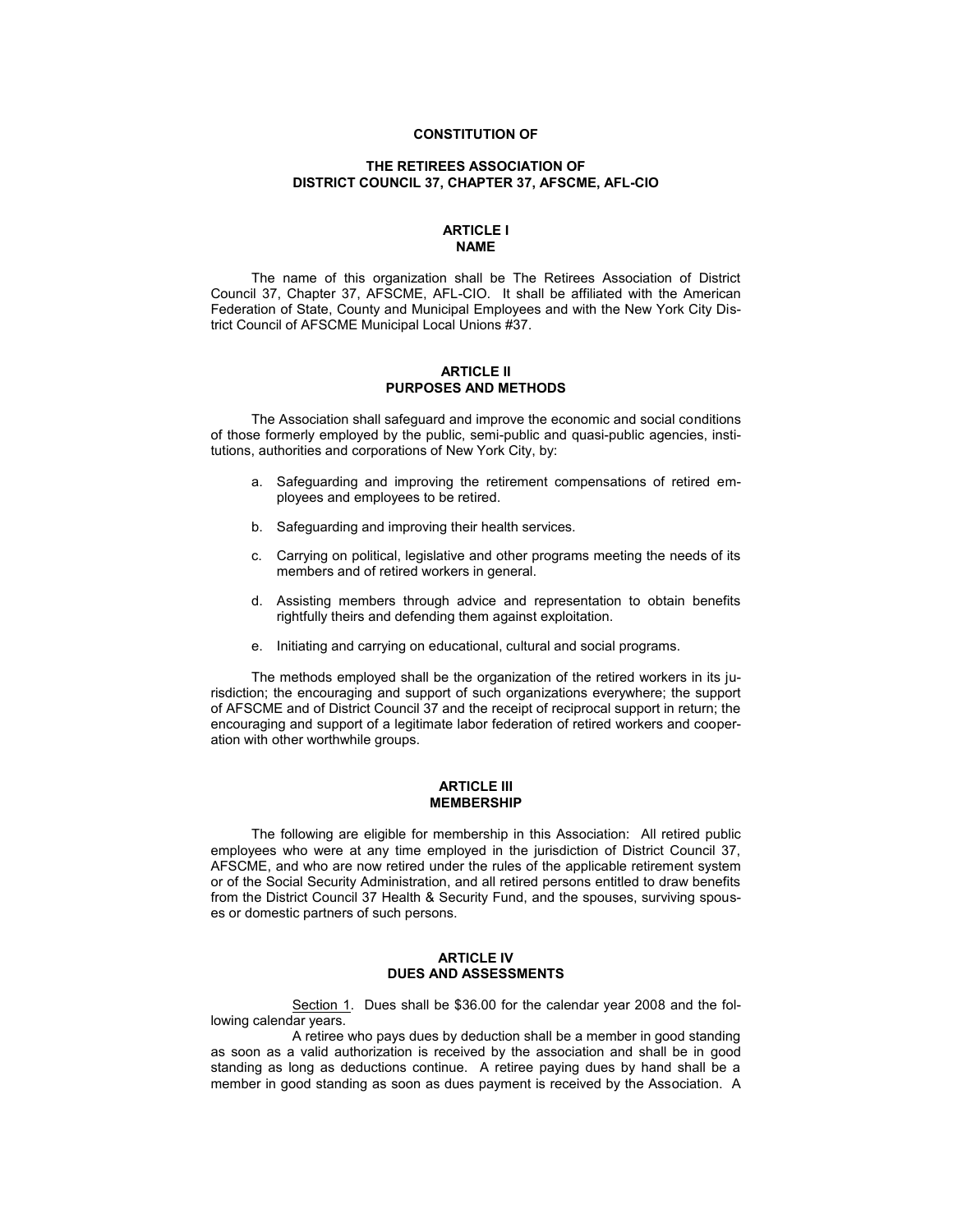member whose hand paid dues are unpaid by April  $1<sup>st</sup>$  of any calendar year shall not be in good standing.

Section 2. A member joining the Association for the first time on or after October 1 of any year shall be in good standing until December thirty-first of the following calendar year.

 Section 3. No right, privilege or service granted by this constitution or any decision of this Association shall accrue to a member not in good standing.

# **ARTICLE V MEETINGS OF THE MEMBERSHIP**

Section 1. The meetings of the membership while in session are the highest governing body of the Association. Except where this constitution allows certain actions to be taken at the executive board's or any officer's pleasure or discretion, all their actions are reviewable by the membership.

Section 2. Regular meetings of the membership shall be held in at least nine (9) calendar months of the year, as the membership may decide.

Section 3. Special meetings may be called by decision of the membership, by the president or by vote of the executive board.

Section 4. The president or the executive board may add items to the agenda of any special meeting and/or hold it on the same day as another special or regular meeting, provided the meeting notice so states.

Section 5. All membership meetings of this Association shall take place in the City of New York, at a central location and at a reasonable hour. Members shall receive timely notice of all meetings. A prominently displayed notice in any publication regularly mailed to them shall be sufficient. A quorum shall consist of fifty (50) members. The sergeant-at-arms and his/her assistants shall maintain order and decorum at the direction of the chair.

Section 6. Robert's Rules of Order (newly revised) shall be the guide in all cases to which they are applicable, it they do not conflict with constitutional provisions or special rules of this Association, properly adopted. The following shall be special rules:

- a. At meetings, only motions pertinent to the officers' and committee reports may be proposed at the time such reports are given;
- b. No new motions may be proposed under Old Business, which is solely reserved for motions not disposed of at a previous meeting;
- c. Any matter under New Business must be introduced by first offering a motion which may then be debated;
- d. Members may speak on any appropriate subject under Good & Welfare, but no motion may be accepted by the chair except by unanimous consent.
- e. No announcement, except of Association meetings and functions by appropriate functionaries, may be made at meetings except by permission of the chair. Such permission must be requested and received in advance. None except official Association publications, leaflets and other literature may be distributed or made available in the membership meeting hall at any time except by permission of the chair. Such permission must be requested and received before the meeting. None except members in good standing may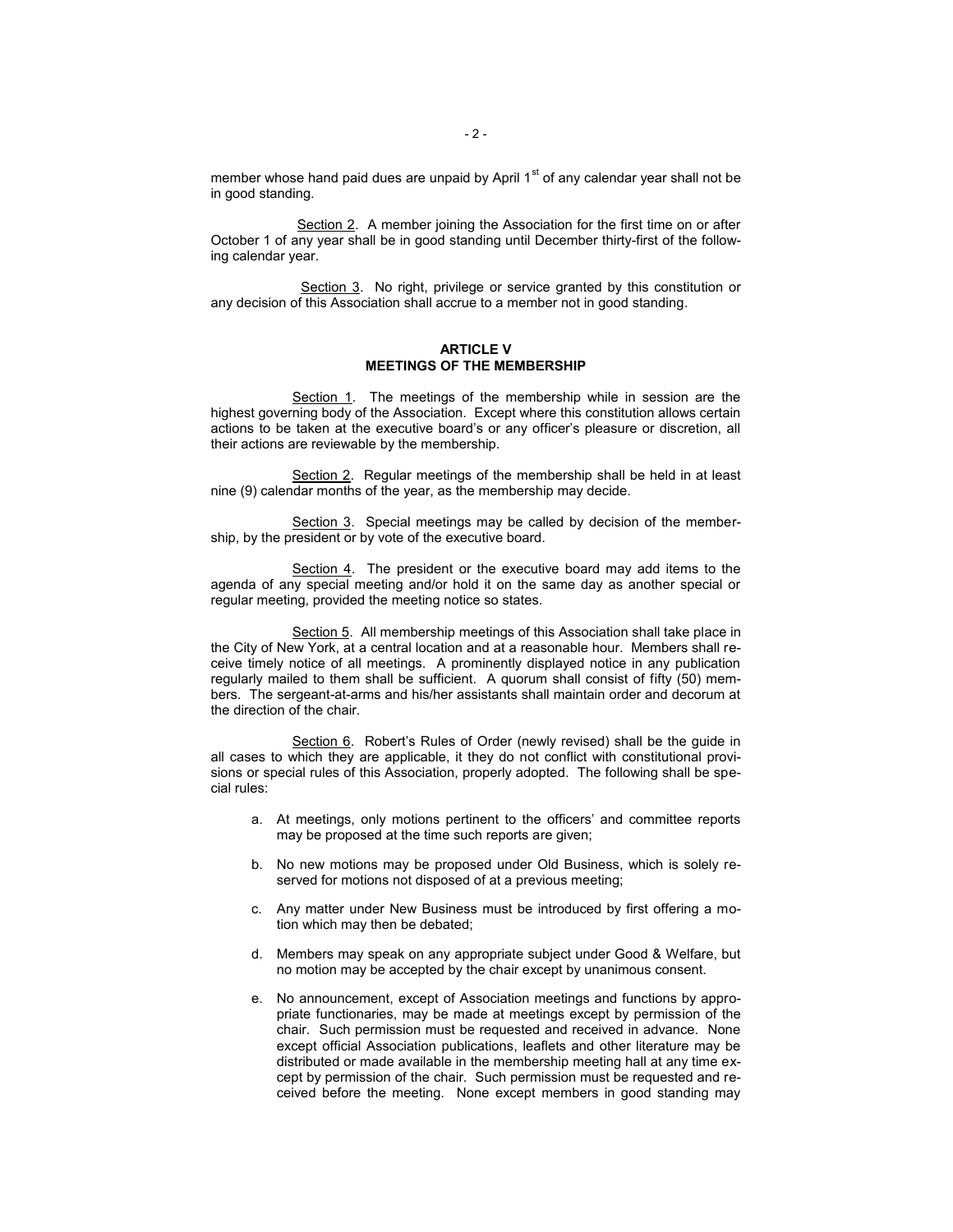speak at meetings except by invitation, or by permission of the chair. Such permission must be requested and received in advance.

# **ARTICLE VI DISCIPLINE**

Section 1. The trial body of this Association shall consist of any five (5) members other than the recording secretary, appointed by the president, and who have no direct interest in any matter they are to hear. The president shall designate one to be the chair. The recording secretary shall act as the secretary of the trial body, without a vote.

Section 2. In case the president is a directly interested party, he/she shall request the first vice-president to make the appointments. In case the first vicepresident is a directly interested party, the president shall ask any disinterested member of the board to make the appointments. In case any member of the trial body thereafter is found or finds himself/herself to be an interested party, the chair of the trial body shall make the appointment to replace him/her.

Section 3. a. Once appointed, a trial body shall continue until it has disposed of all matters before it, notwithstanding that the terms of office of any or all of its members may have expired in the meantime.

b. If a member of the trial body ceases to be in good standing, his/her service on the trial body shall terminate without replacement. If more than one member ceases to be in good standing, the chair shall appoint sufficient people to bring the trial body to full strength. If the chair ceases to be in good standing, the president, first vice-president or other member of the board shall make the appointments, following the provisions of Sections 1 and 2 above.

Section 4. Any person may file charges against any member or employee of the Association on the following grounds and no other:

- a. Violation of any provision of the constitution;
- b. Refusal or deliberate failure to carry out, or obstruction to the carrying out by others, of any decision of the membership, of the executive board, of the trial or appeals body, or the lawful direction of an officer;
- c. Any action which assists, or is intended to assist, a dual or competing organization within the jurisdiction of this Association;
- d. Misappropriation, embezzlement or any other improper or illegal use of Association funds or property or of the funds or property of any associated or fraternal organization;
- e. Conviction of a crime, the nature of which is such as to bring the Association into disrepute;
- f. Having obtained membership through fraud or misrepresentation;
- g. The solicitation, giving or acceptance of a bribe or gift of more than nominal value from any person or group, especially when its intention is to affect or reward the conduct of an Association official or member even if otherwise legitimate;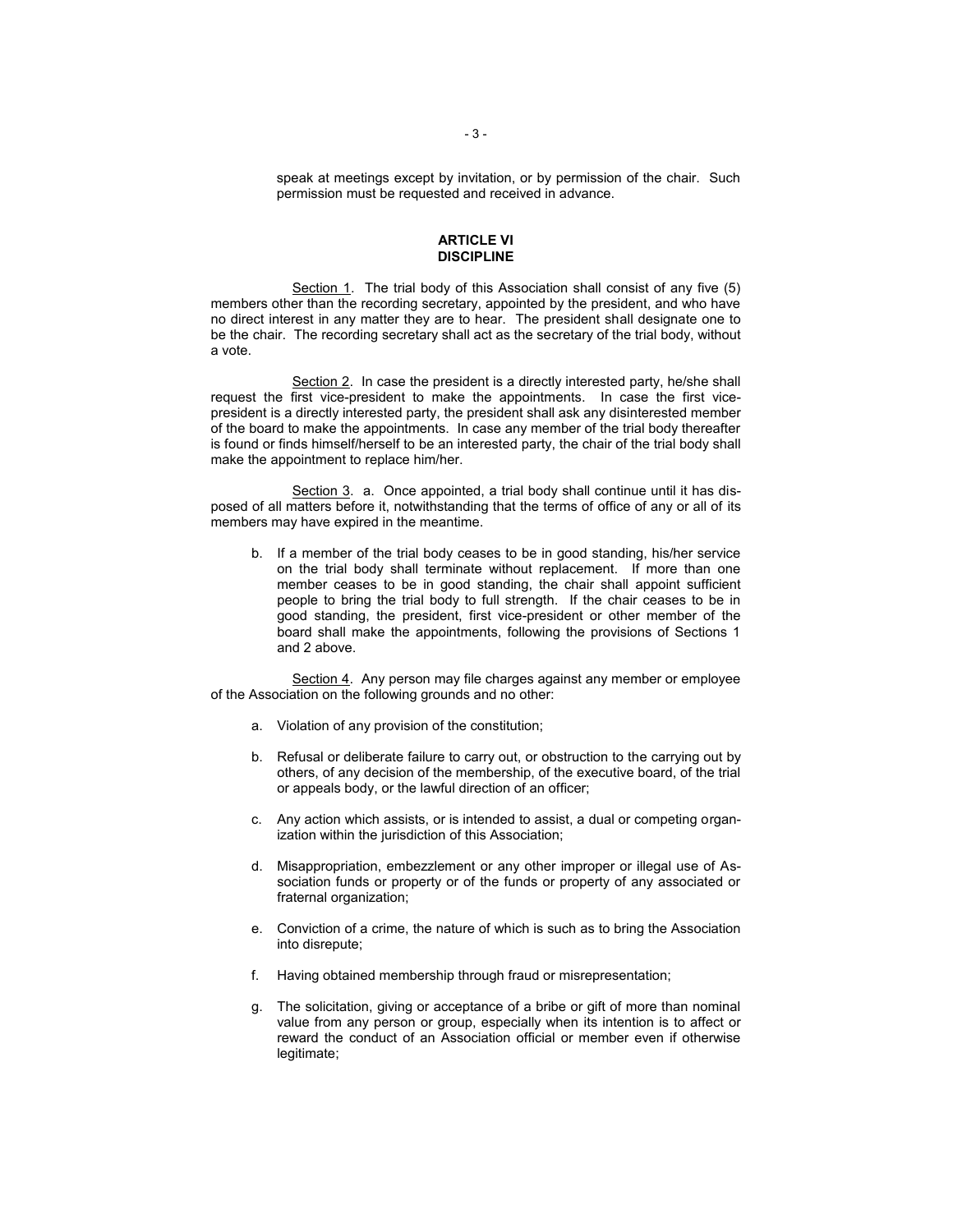h. Intentionally or repeatedly interfering with any official of the Association in carrying out of such official's proper functions, or with the meetings or functions of the Association or any of its components or instrumentalities.

Section 5. The recording secretary shall provide the accused party a copy of the charges within 15 days of their filing. The trial body shall set the trial date, after consultation with the parties, no later than 31 calendar days after the filing of the charges, which shall be no earlier than 15 days nor later than 31 days after having forwarded a copy of the charges to the accused.

Section 6. Trials shall be conducted in conformity with the principles of proper notification, of representation by counsel, the attendance of witnesses, the duty to produce pertinent papers and records of the Association, the right not to incriminate oneself, and the generally accepted principles of due process.

All parties shall be under obligation not to use dilatory tactics, refrain from personalities and breach of decorum and to obey the instructions of the trial body.

Section 7. The trial body, in its discretion, may guide itself by such established rules and precedents of other union organizations as it deems appropriate, but is under no obligation to do so.

Section 8. The trial body, if it finds the accused guilty, may assess any one or more of the following penalties:

- a. A formal reprimand;
- b. A fine, not to exceed five years dues, to be paid to the Association;
- c. Full or partial restitution where the consequences of the offense can be measured in material terms;
- d. Removal from office;
- e. Suspension from the right to hold any elected office for a period not to exceed three years;
- f. Suspension from membership not to exceed three years;
- g. Expulsion from membership.

Section 9. The decision of the trial body may be appealed to the full executive board of the Association by either party in writing, no more than ten (10) business days after notification of the decision. Board members with a direct interest in the matter shall not be qualified to sit on an appeal, and in addition each party shall have two peremptory challenges. If the president is a directly interested party he/she shall appoint another to be the chair. If the appeals body is reduced to less than seven board members qualified to serve, the president or the chair in his/her place shall appoint enough Association members without a direct interest to bring the number qualified and able to sit to seven.

Section 10. The appeals body, at its discretion, may either act on the trial record or rehear the matter. Its decision shall be final.

Section 11. If a party wishes a verbatim record of proceedings before the trial body, the party shall be responsible for the cost of such record and of three copies of the transcript, one of which shall be furnished to the trial body and one to the opposing party. The reporter shall attach an affidavit to every copy of the transcript certifying that it is a true record of the proceedings.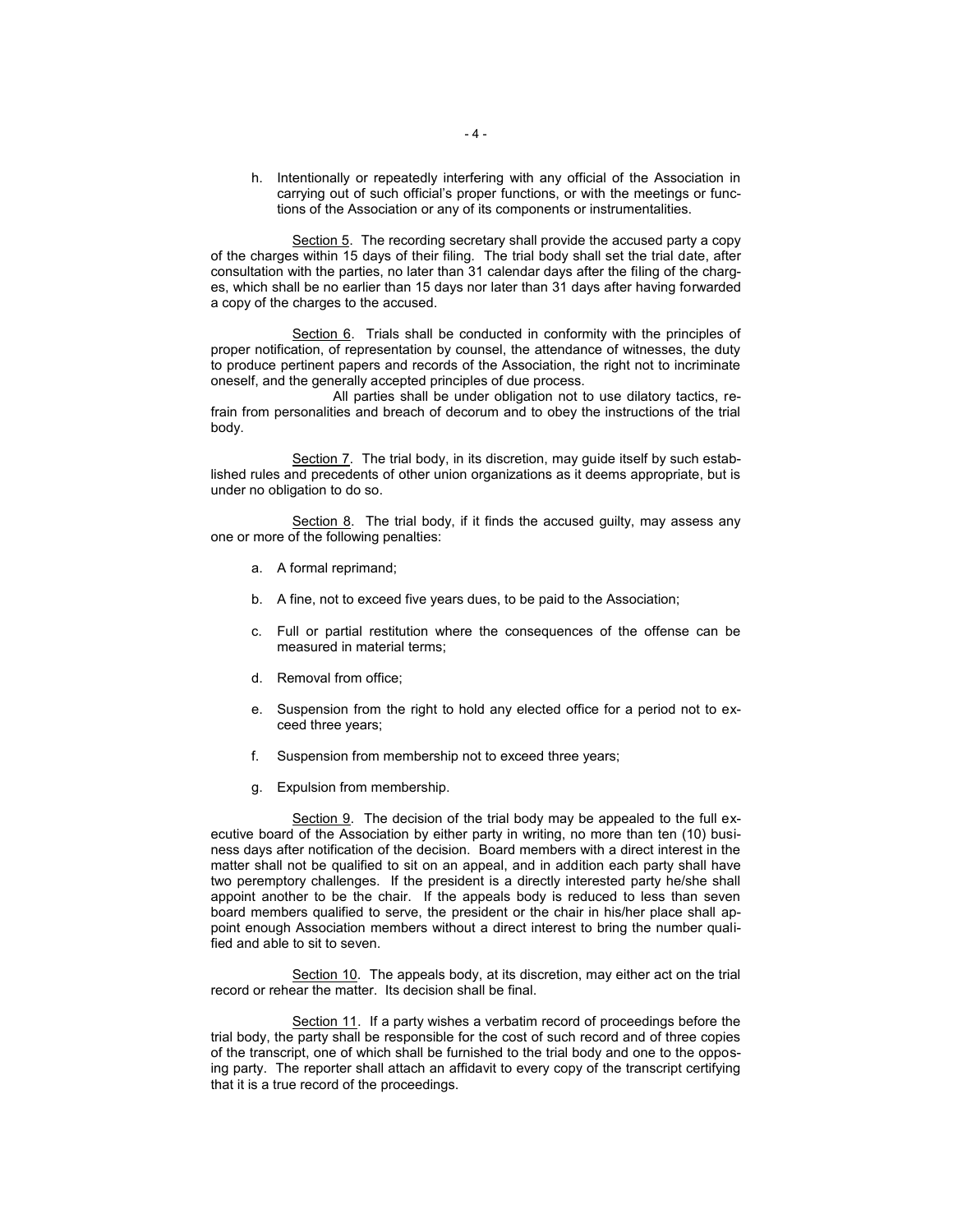The parties, for their own convenience, may use recording devices, but such recordings will under no circumstances be accepted as a record of the proceedings.

# **ARTICLE VII NOMINATIONS AND ELECTIONS**

Section 1. The officers of the Association shall be:

- a. President Executive Vice-President Secretary-Treasurer Recording Secretary
- b. There shall be (8) Vice-Presidents, without priority:

Vice-President for Publicity and Public Relations Vice-President for Inter-Union Relations Vice-President for Political Action and Legislation Vice-president for Education and Service Vice-President for Social Security, Pensions, and Medicare Vice-President for Health Services Vice-President for Housing Vice-President for Membership

c. Ten (10) Associate officers, without priority:

Associate Secretary-Treasurer Associate Recording Secretary Associate Vice-President for Publicity and Public Relations Associate Vice-President for Inter-Union Relations Associate Vice-President for Political Action and Legislation Associate Vice-President for Education and Service Associate Vice-President for Social Security, Pensions and Medicare Associate Vice-President for Health Services Associate Vice-President for Housing Associate Vice-President for Membership

- d. Member at Large --- to assist other officers and Vice President in performance of their duties when requested.
- a. The duly elected chair of any authorized sub-chapter of over 500 members shall, by virtue of such office, also be a vice-president of the Association.

Section 2. The above officers, vice-presidents and associate officers shall constitute the executive board of the Association. They shall be elected for a term of three years but shall serve until their respective successors have been lawfully elected and installed.

Section 3. a. Nominations for the above offices, except for the member at large and the chair of authorized sub-chapters, shall be made at a regular or special membership meeting beginning in April of 1983 and in every third (3rd) year thereafter. The Vice-Presidents who are chairs of authorized sub-chapters shall be elected by the respective sub-chapters in accordance with their bylaws.

The member at large shall be nominated at the meeting when nominations will take place. If a contested election is indicated, it will take place at the next scheduled membership meeting.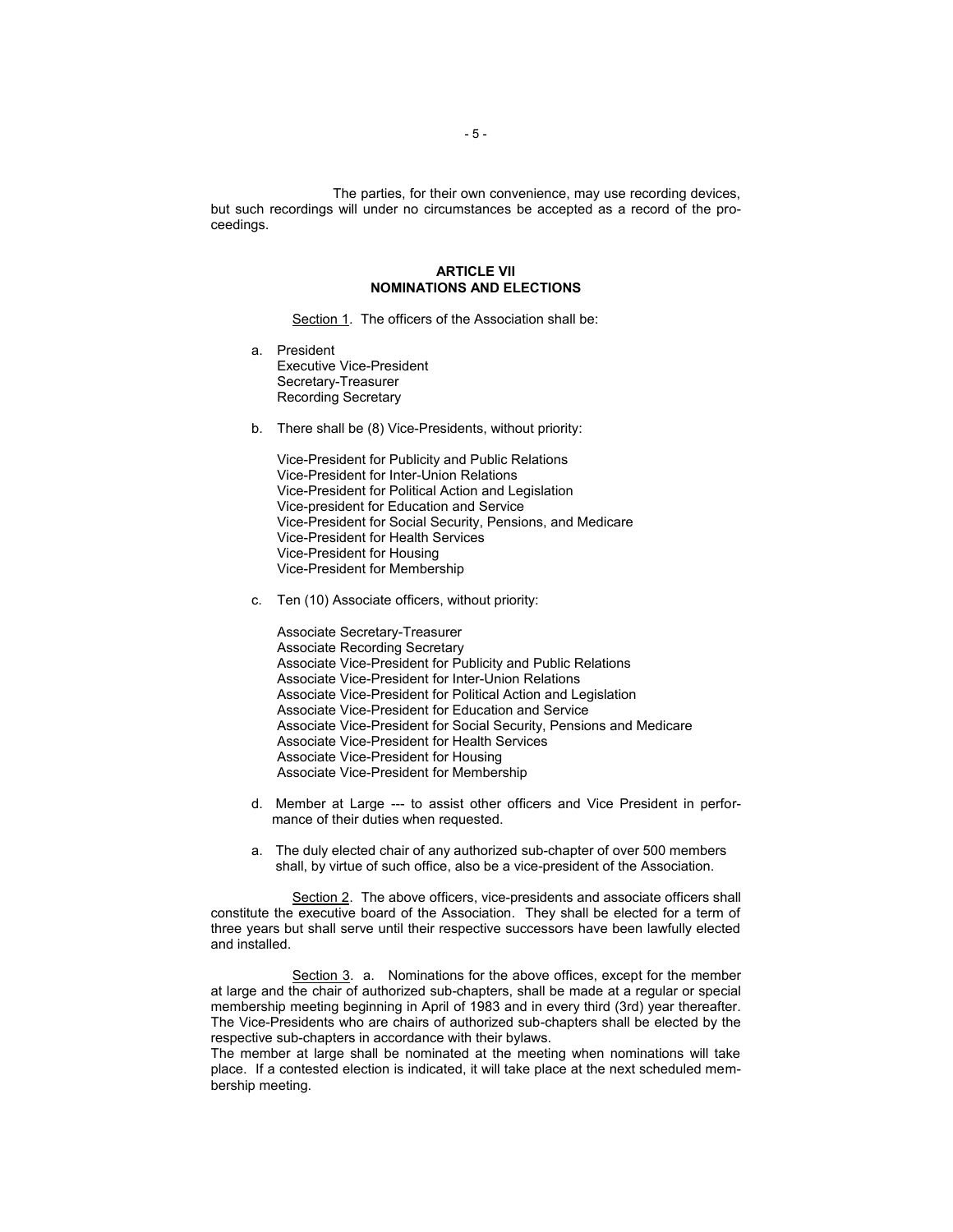- b. No later than the end of February of the election year, the president with approval of the membership, shall appoint the members of an election committee, consisting of at least five (5) members, designating one to be chair and one to be vice-chair. Members of the election committee must be neutral in the election and may not engage in any partisan activities.
- c. The election committee shall conduct the election. It shall establish rules for the election provided that no such rules shall conflict with this constitution and shall provide those rules to the members at the nominating meeting.
- d. The election committee shall cause a notice of the nominations to be mailed to every member at the member's last known address at least 21 days prior to the nominations meeting.
- e. At the nominations meeting, the chair of the election committee will receive nominations from the floor for all offices in the order specified in Article VII of this constitution.
- f. To be eligible for nomination to any office a member must have been in good standing on the first of April preceding the nominating meeting and have been a member of AFSCME and/or this Association for three years, of which a minimum of 12 months immediately preceding this first of April must have been in the Association. A member under any judicial process may be a candidate and be installed if elected even though an adverse decision might disqualify him/her later.

Members who are or who become members of any union in the public service or who derive a more than minor part of their livelihood from any such union or from funds controlled or managed by it are, for the duration of such membership or such income, not qualified to seek or hold office in this Association.

- g. The election committee shall offer each nominee the opportunity to decline the nomination at or immediately after the nominations meeting. The committee shall verify eligibility of nominees for office. In any case where there is only one nominee for any office, such nominee shall be declared elected.
- h. Any challenge concerning the eligibility of any nominee must be specific, made in writing and be received by the election committee chair within five (5) days of the nominating meeting, and shall be referred to the election committee for decision. The decision shall be reported to the executive board before the election.
- i. The election shall be by mail ballot among members in good standing as of the last day of February of the election year. Ballots shall be mailed in May no less than two weeks after the nominations meeting and a voting period of three weeks shall be allowed. The mail ballot shall be administered by the American Arbitration Association unless the election committee recommends another outside impartial third party and such recommendation is approved by the executive board.
- j. Election of all officers shall be by majority of the votes cast for that office as certified by the election committee based on the report of the outside party conducting the election. For any position for which no one receives a majority, a run-off election shall be held between the two nominees who received the highest number of votes in the first balloting. Ballots shall mailed no less than two weeks and no more than four weeks from the date the election committee certifies the election results. A voting period of three weeks shall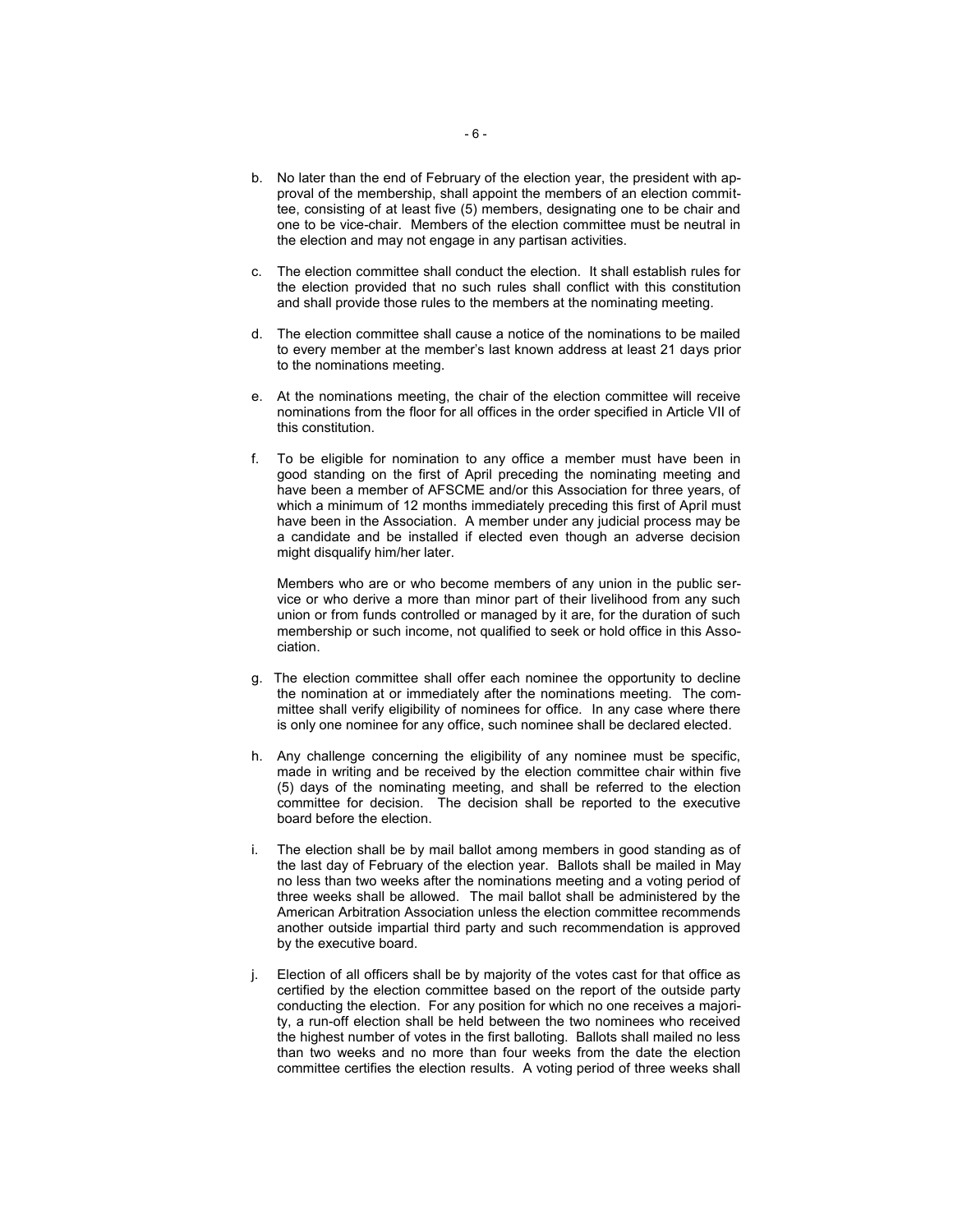be allowed. The candidate receiving the majority of the votes cast in the run-off shall be elected.

- k. Each candidate may have one observer at all stages of ballot handling. Observers shall be members of AFSCME.
- l. Those elected shall take office immediately upon certification of the election by the election committee without regard to any other or later ceremony. Candidates shall be informed promptly of the election results, which shall be announced in the next publication of the Association and at the next membership meeting.
- m. Any protest of the election must be in writing and received by the election committee within ten (10) calendar days following the certification of the results. The committee will meet to render a decision, which must be made in writing within 30 calendar days of the filing of the protest. If the committee holds a hearing, all parties at interest shall be afforded an opportunity to be heard. If the election committee upholds the protest, it may order a suitable remedy including a new election for the position(s) involved.
- n. Appeals from any decision of the election committee must be filed in writing with the Executive Board within 10 calendar days of the decision. The Executive Board will meet to render a decision, which must be in writing and rendered within 30 calendar days of the filing of the appeal. If the Executive Board holds a hearing, all parties at interest shall be afforded an opportunity to be heard. If the Executive Board upholds the protest, it may order a suitable remedy including a new election for the position(s) involved.
- o. Decisions of the Executive Board may be appealed to the AFSCME International Executive Board in writing within 10 calendar days of the decision.
- p. The election committee shall have full charge of the election and shall be discharged following the presentation and acceptance of its report. All election records, used, spoiled and challenged ballots, shall be retained safely and not destroyed before the lapse of twelve (12) full months.
- q. The AFSCME Retiree Election Code shall govern in all election matters not specifically covered in this constitution.

Section 4. a. No publication of this Association, financed in whole or in part by this Association, shall endorse or support any candidate for any elective office within this Association.

Section 5. In the case of a vacancy in any office, the executive board shall hold nominations and elect a qualified member to the vacancy for the unexpired term. Until such time, in the case of a vacancy in the office of president, the executive vice-president shall act as such; in the case of a vacancy in any other office, the associate shall act.

# **ARTICLE VIII DUTIES OF EXECUTIVE BOARD AND OFFICERS**

Section 1. a. The Executive Board is the governing body of the Association whenever the membership is not in session. Subject to this constitution and the applicable decisions of the membership, the board is authorized and required to take all actions necessary for the welfare of the Association.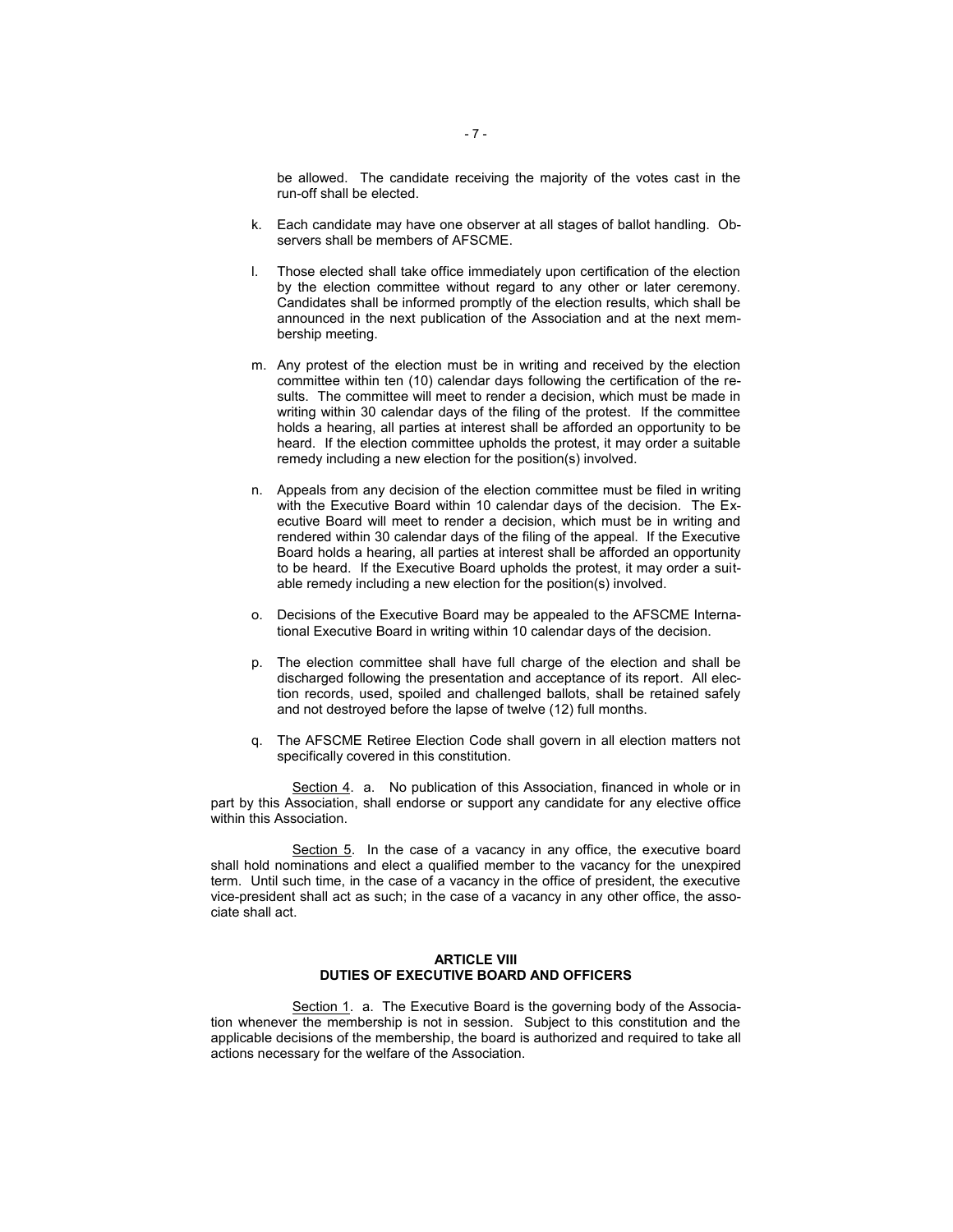- dar months. Twelve members shall constitute a quorum. Special meetings may be held at the call of the president, by vote of the board or by the petition of one-third or more of the board members.
- c. The executive board, in its discretion, shall:
	- i. Pass on all the president's appointments except those to the election committee;
	- ii. Designate the Association's delegates or representatives to any other body or meeting except as otherwise provided in this constitution.
	- iii. In case of vacancies elect new officers for the unexpired term as provided in this constitution;
	- iv. Approve or authorize all disbursements or the incurring of any obligations except as otherwise provided, designate the auditor of the Association's accounts and oversee the Association's fiscal and business affairs;
	- v. Set the compensation for employees of the association.<br>vi. Support or oppose legislation or candidates for public
	- Support or oppose legislation or candidates for public office, but no public endorsement may be made without the concurring vote of the membership.
	- vii. Take any and all necessary actions not reserved by this constitution to the membership.

Section 2. a. The President is the executive officer of the Association. He/she shall make a report at all meetings of the membership and the board and shall respond to questions. He/she shall manage the Association's affairs, subject to this constitution and policy established by the membership or the board, be its spokesman and direct the activities of its officers, Vice-Presidents and Associate officers.

b. The President shall preside over all meetings of the membership and of the board and call special meetings as required under this constitution. He/she may call on any other member to preside in his/her place. He/she shall appoint the Sergeant-At-Arms and his/her assistants, the members of any trial body and the members and officers of all committees and sub-committees established by the membership or the board, subject to the approval of the board, and be a member ex-officio of all committees except the election committee. A member not qualified to be an officer may not serve as an officer of a committee except with the consent of the board.

Between meetings of the membership and the board, and subject to this constitution and their decisions, he/she shall manage the Association's affairs, and be its spokesperson.

c. By virtue of election to that office, the President shall be the chief representative of the Association to all affiliate bodies, including but not limited to, being a delegate to the AFSCME convention, the AFSCME Retiree Council, the District Council 37 Delegates Council and any other organization with which the Retirees Association may become affiliated. The president shall be the association's representative to the DC 37 Executive Board.

Section 3. a. The Executive Vice-President shall act as president when the President is unable to execute the functions of the office and, if a vacancy occurs, until the Executive Board elects a member to serve out the unexpired term. The Executive Vice-President may be assigned such duties as the President deems appropriate.

b. By virtue of election to that office, the Executive Vice-President shall be the second delegate or first alternate to the AFSCME Convention, to the AFSCME Retiree Council and to the DC 37 Delegates Council, subject to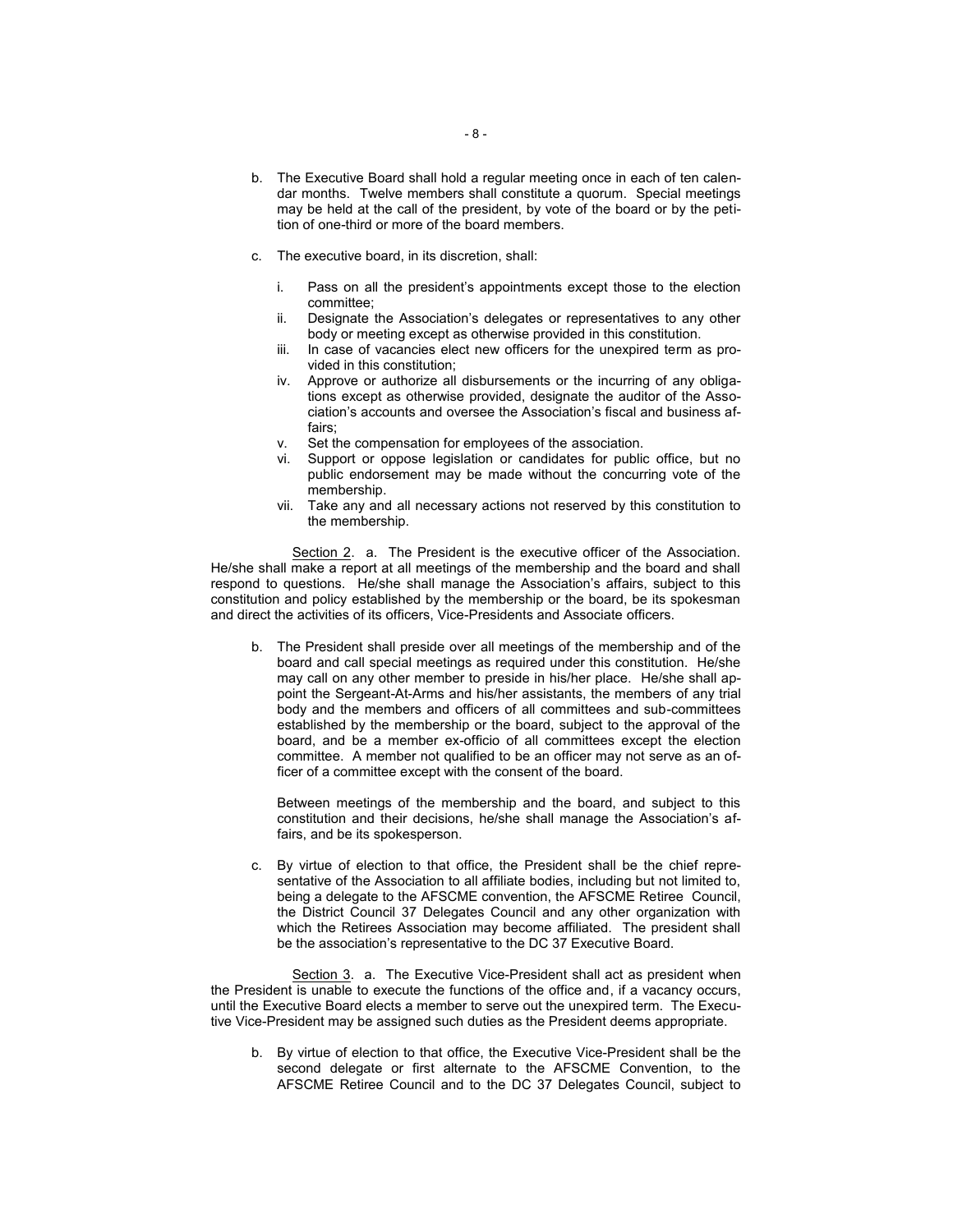and limited by the Association's allotment of delegates and alternates to these bodies.

Section 4. The Secretary-Treasurer is the chief financial officer of the Association and is responsible for its books, funds, property and premises. He/she shall direct the activities of the Association's staff hired for these purposes.

He/she is responsible for collecting and receiving all monies due the Association and for depositing them in federally insured banks selected with the concurrence of the Executive Board or for investing them in certificates of deposit which are federally insured or in obligations of the United States also with the concurrence of the Executive Board.

He/she shall pay all bills and claims in amounts and for purposes that have been authorized by the executive board as recorded in its minutes. The Secretary-Treasurer shall keep track of expenditures and/or obligations.

The Secretary-Treasurer shall make monthly reports to every regular board meeting of the receipts, disbursements, balances and liabilities of the Association, to every regular membership meeting. He/she shall submit his/her accounts promptly for any audit approved by the executive board at his/her recommendation and make them available for inspection by any board member and as may be otherwise constitutionally required.

The Secretary-Treasurer shall, by virtue of election to that office, serve as delegate or alternate delegate to the AFSCME Convention, to the AFSCME Retiree Council and to the DC 37 Delegates Council, subject to and limited by Associations allotment of delegates and alternate bodies.

Section 5. The Recording Secretary shall take or cause to be taken accurate minutes reflecting the actions of the membership and of the board and present the minutes for the approval of these bodies at their next following meetings. He/she shall keep or cause to be kept a file of these minutes available for inspection by any member in good standing. He/she shall act as recording secretary of all trial bodies.

Section 6. The officers, elected pursuant to Article VII, Section 1b shall chair committees within their respective spheres and submit suggestions for appointments to their membership to the president. They shall propose policies and activities to the Board and report regularly.

The Associate officers elected pursuant to Article VII, Section 1c shall function under the direction of their respective officers or Vice-Presidents and take their place during their absence.

Section 7. Sub-chapter chairpersons designated as vice-presidents in accordance with Article VII, Section 1e, shall attend at least two Association Executive Board meetings per calendar year and all AFSCME Conventions and Retiree Council meetings.

 In the event of an excusable absence of the sub-chapter chairperson, the first vice chairperson shall assume the responsibilities at the meeting. In the event of a justifiable emergency of the first vice chairperson, the Executive Board shall designate an officer of the sub-chapter's board of directors to serve as alternate.

Section 8. All officers in their official conduct are bound by the decisions of the membership and of the board and by this constitution. The board may delegate other and additional duties and responsibilities to them, not inconsistent with this constitution, and adjudicate any conflicts in duties and responsibilities. All officers are required to report regularly and on demand on their official activities and conduct and to submit to questioning thereon.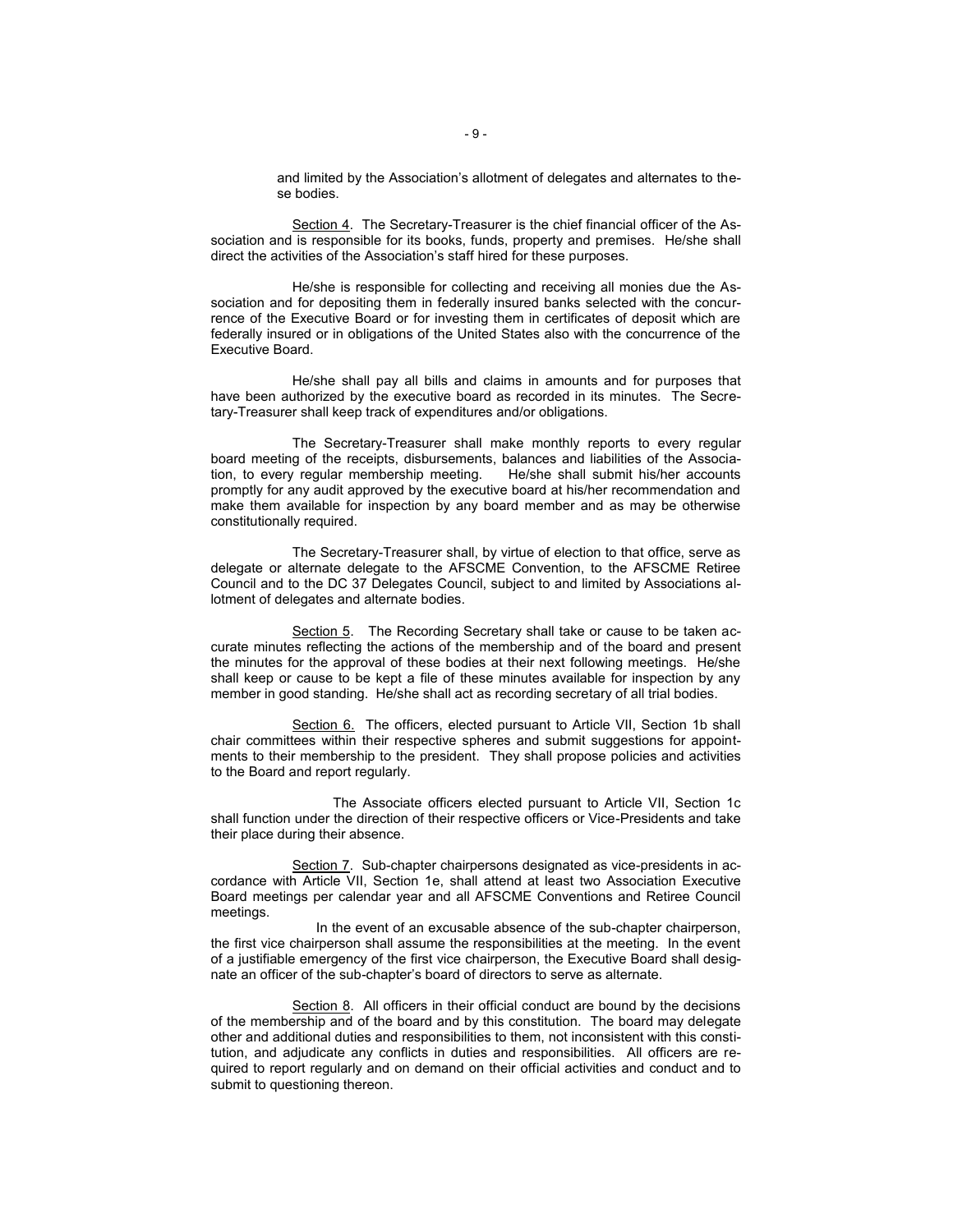Section 9. Whenever any officer has consistently failed to perform his/her duties and/or to attend meetings or has been consistently neglectful, the matter may be placed on the agenda of the next board meeting by vote of the board or on petition of one-third or more of incumbent board members. The officer in question shall receive timely notice thereof and be heard in his/her defense. He/she shall be entitled to one postponement for sufficient reason, and no more. The board may vote to dismiss the matter, to admonish the officer or to move, on notice to the officer and to the members at a regular or special membership meeting, to rescind his/her election.

## **ARTICLE IX FINANCES**

Section 1. a. Except for items approved by the small expense committee established in Section 5 of this article, no obligation may be incurred nor any disbursement made by the Association or any officer or member on its behalf without the authority or approval of the executive board, voted at a meeting and entered in its minutes. None of the above is meant to inhibit or delay ordering of or payment for routine items incidental to conducting an office, including but not limited to, office supplies, stationery, repair of office furniture and equipment and the like, whether to be paid by check or from petty cash or other revolving fund. No indebtedness may be incurred nor the Association's credit pledged except by vote of the executive board at a meeting and entered in its minutes.

Section 2a. All disbursements except those from petty cash or from similar revolving funds shall be made by check signed by two of the following: president, executive vice-president, secretary-treasurer, associate treasurer. All supporting vouchers and bills shall be retained.

Section 3. The Secretary-Treasurer shall submit the accounts of the Association promptly for any audit by a New York Certified Public Accountant designated by the executive board who shall report to the board members and whose report shall be available to any member in good standing. At least one such audit shall be conducted annually. The fiscal year shall coincide with the calendar year.

Section 4. There shall be a small expense committee chaired by the secretary-treasurer composed for the president, the executive vice-president and two other members of the Association recommended by the president and secretary-treasurer and approved by the Executive Board. The Executive Board shall make this selection at its first meeting at the beginning of the officers' terms. The quorum for the committee is three.

The small expense committee is authorized to approve expenditures up to \$1,000 per item where such approval is needed prior to the next meeting of the Executive Board, subject to additional limitations that may be set by the Executive Board including lowering the maximum committee expenditure to no less than \$500. Such authorization will be reported to the Secretary-Treasurer at the next board meeting and included in the minutes.

The executive board in its discretion may authorize regular or occasional allowances for services or for per diem expenses or for reimbursement for outlays to officers and members and salaries for employees, by resolution entered in its minutes. These resolutions may be reviewed and changed from time to time at the board's pleasure, but shall expire with the end of the board's term of office. The Recording Secretary shall keep an up-to-date list of such authorizations.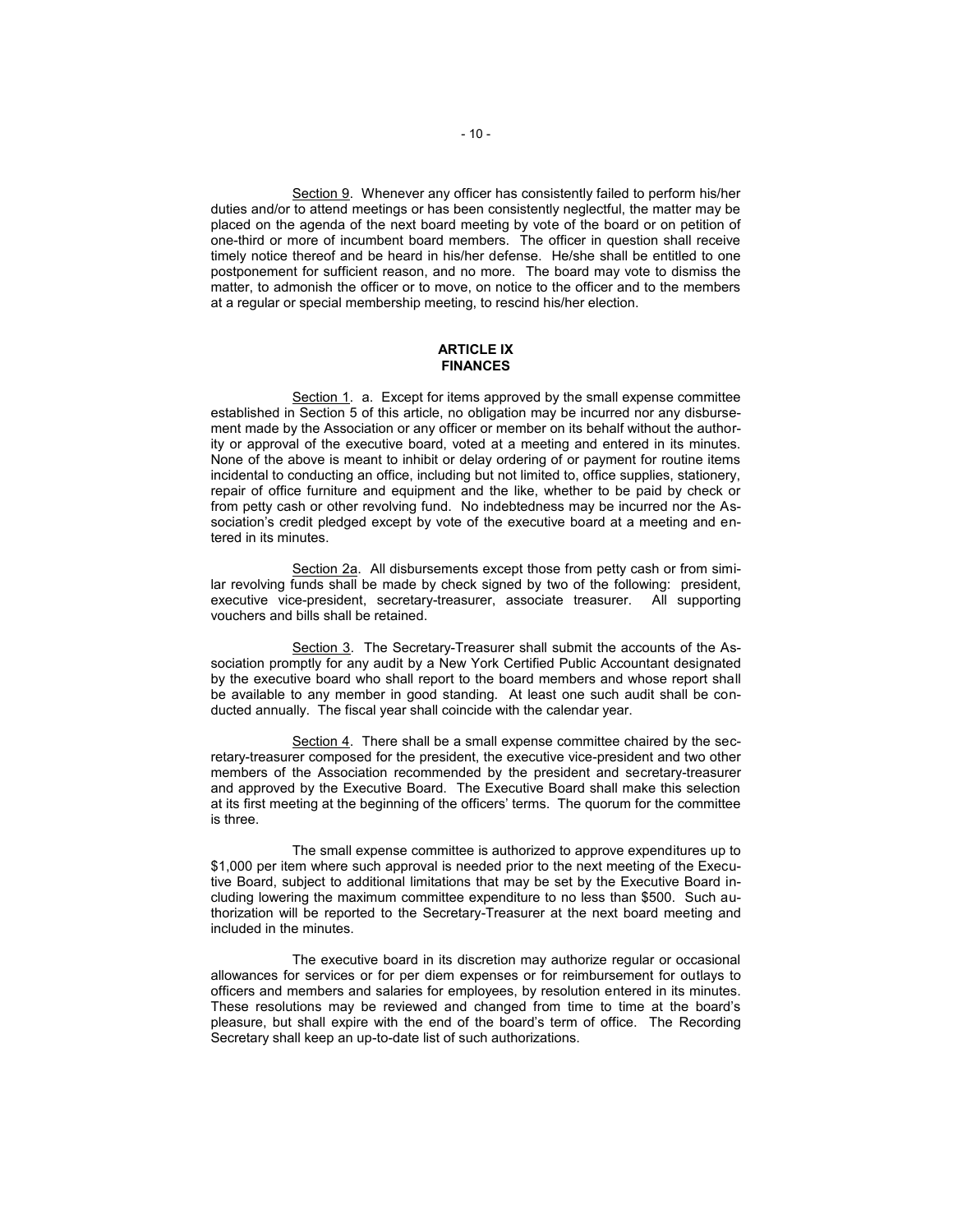# **ARTICLE X SUBCHAPTERS**

Section 1. The board, in its discretion, may in writing authorize or discontinue sub-chapters consisting of members of the Association based on geographical location, clearly specifying where and how they may operate. All members of the Association residing in a chapter's assigned area are members of a sub-chapter. Such subchapters may elect sub-chapter officers and a sub-chapter committee, hold meetings and conduct social and educational events. The board, in consultation with the chapter's representatives, shall issue in writing rules for the sub-chapter's elections and conduct which need not be uniform for all sub-chapters.

Section 2. No decision or activity of the sub-chapter which does not conform to existing Association policy or decisions can become effective until approved by the board membership. A sub-chapter may not make any political endorsement nor support any candidate for office or any other legislative measure without express consent of the board. Endorsements shall be made in consultation with the active Coun $ci$ (s) of the retiree sub-chapter's state, though it is recognized that the sub-chapter may make independent endorsements. The board shall not make any decision specifically affecting a sub-chapter without first giving it an opportunity to make its views known. No sub-chapter may charge dues or attempt to enforce contributions, but may conduct fundraising events. The executive board may authorize and pay sub-chapter expenses it deems proper and necessary.

#### **ARTICLE XI AMENDMENTS, DEFINITIONS AND MISCELLANEOUS PROVISIONS**

Section 1. Amendments.

a. Amendments to this constitution shall be specific and must be submitted in writing to any regular or special membership meeting. They shall be read and referred to the executive board or to an ad hoc committee. The board or committee may combine similar amendments or propose a substitute version.

Voting shall take place no earlier than twenty-one (21) calendar days after introduction at a regular or special meeting and only after the proposed amendment or a summary thereof has been published by mail or in any publication regularly mailed to the members. A majority of those present and voting is required for adoption. Unless otherwise specified, amendments shall take effect immediately.

b. The Recording Secretary shall have authority in connection with the publication and republication of this constitution as amended to renumber any article, section or subsection as may be necessary, and to correct references to such renumbered parts, obvious errors in punctuation and spelling and obvious misprints.

Section 2. Authority to act as Agent of the Association.

a. Except to the extent specified in this constitution no officer or member shall have the power to act as agent for or to otherwise bind the Association in any way whatsoever. No member or group of members or other person or persons shall have the power to act on behalf or otherwise bind the Association except to the extent specifically authorized in writing by the president or the executive board.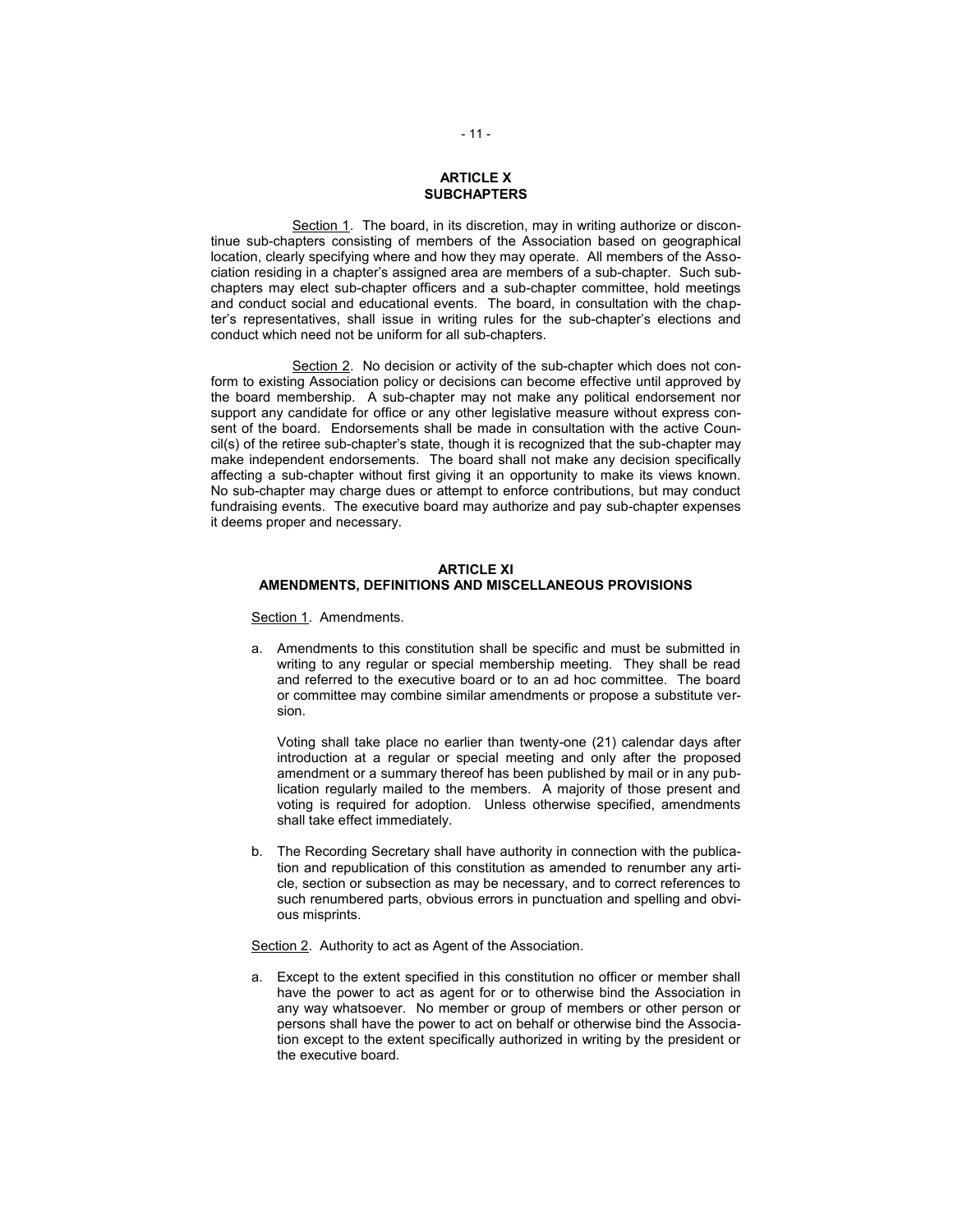b. No officer, member or group of members not authorized by the president or the executive board shall attend hearings, meetings or conferences, or shall address members or non-members in person, by letter or by circulating or posting printed or other materials pretending that they are delegated by the Association or represent it in any manner whatsoever or create or knowingly permit anyone to get that impression.

No officer, committee chair or other member occupying a position of trust or authority under this Association while acting or pretending or appearing to act in such capacity may voice or publish anything not sanctioned by the constitution, policies and decisions of this Association.

The name, funds, letterheads or any other emblems or property of the Association may only be used by authorized persons in an authorized manner and for authorized purposes.

#### Section 3. Severability of Provisions of Constitution

The application of the provisions of this constitution shall at all times be subject to the provisions of any applicable public law. If any article, section, subsection, sentence, clause or phrase of this constitution is found by any court of final and competent jurisdiction to be illegal or invalid for any reason whatsoever, such finding shall not affect the validity of the remaining portions of this constitution. The members of this Association hereby declare that they would have adopted this constitution and each article, section, subsection, clause and phrase thereof, irrespective of the fact that any one or more of the same shall be declared illegal or invalid.

#### Section 4. Definitions.

- a. The term "Association" wherever used in this constitution is intended to mean the Retirees Association of District Council 37.
- b. The terms "executive board" and "board" are used interchangeably in this constitution to mean the officers of this Association, including officers, associate vice-presidents and associate officers, acting as a body under the provisions of this constitution.
- c. Wherever in this constitution the term "member" is used, it is intended to mean a member properly admitted and in good standing. Wherever in this constitution the term "membership" is used, it is intended to mean such members acting as a body at a special or regular membership meeting of this Association unless the context clearly indicates otherwise.
- d. Wherever in this constitution the terms "Federation" or "AFSCME" or "International" are used, they refer to the American Federation of State, County and Municipal Employees.

## **ARITICLE XII DESIGNATION OF REPRESENTATIVES TO AFSCME CONVENTIONS AND COUNCILS**

Section 1. For purposes of this Article, the members of the Executive Board shall be ranked in the following order:

 President, Executive Vice President, Secretary-Treasurer, Recording Secretary, Vice President for Political Action and Legislation, Vice President for Publicity and Public Relations, Vice President for Inter-Union Relations, Vice President for Education and Service, Vice President for Social Security, Pensions and Medicare, Vice